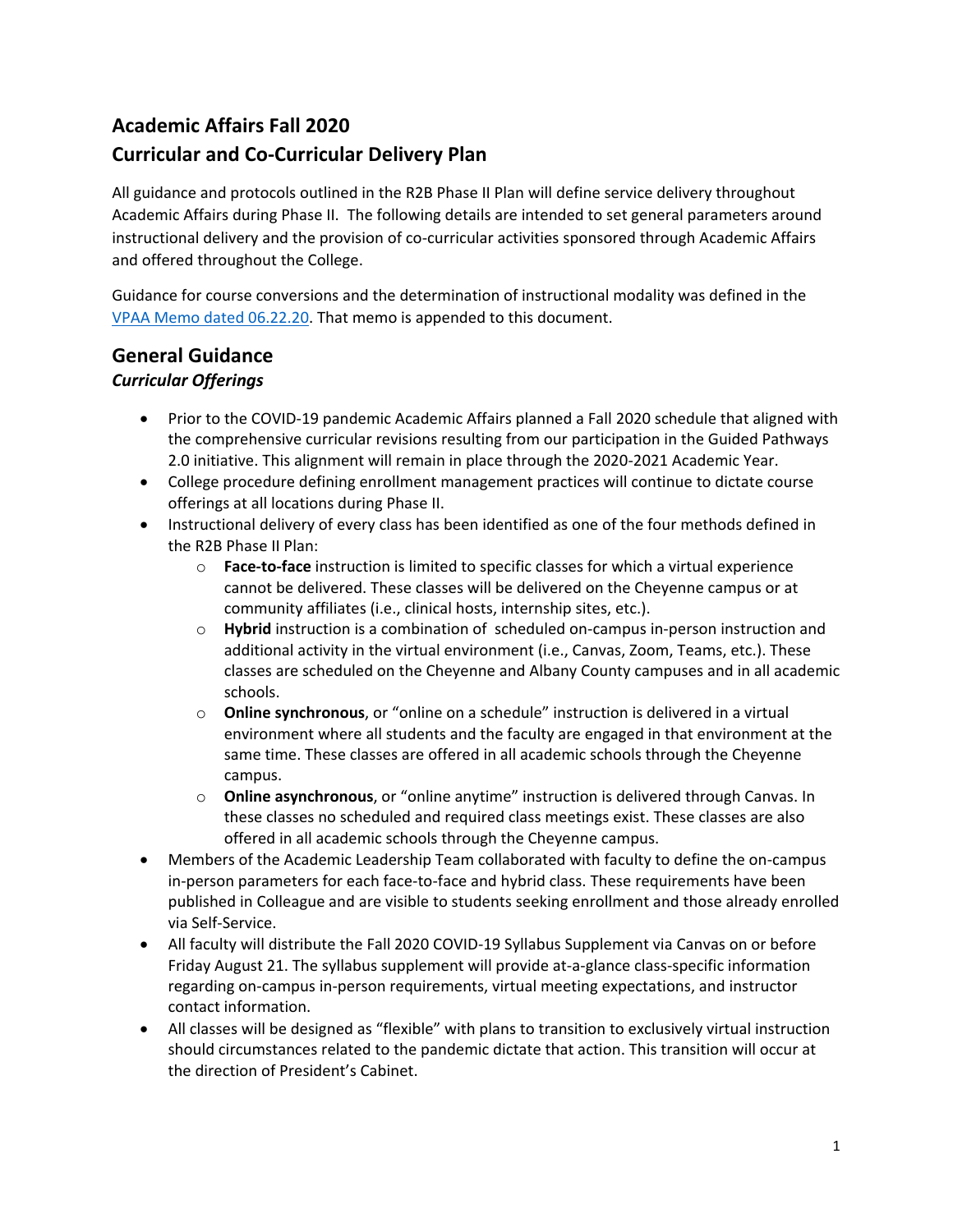• All classes will transition to exclusively virtual instruction after November 20, 2020 and will conclude the Fall 2020 semester in that modality in alignment with the published Academic Calendar.

## **General Guidance**

#### *Co-Curricular Activities*

Co-curricular activities at LCCC offer learning experiences that complement the academic curriculum. They are extensions of the formal classroom experience and are purposefully connected to a program's courses. These College-sponsored activities will be offered during Phase II with the following expectations and parameters:

- Faculty who oversee the co-curricular activity will collaborate in developing a Phase II Operation Plan that adheres to the guidance and recommendations of the association or organization that provides structure to the activity (i.e. The American Choral Directors' Association).
- Activity Operation Plans must assure alignment with the guiding principles in the College's R2B plan. Specifically:
	- o The health and safety of LCCC students and staff must be prioritized.
	- o The plan must focus on the most essential aspects of the experiential activity.
	- $\circ$  The plan must assure that the innovative delivery of the activity does not negatively impact the sustainability of the activity and/or the College's operations.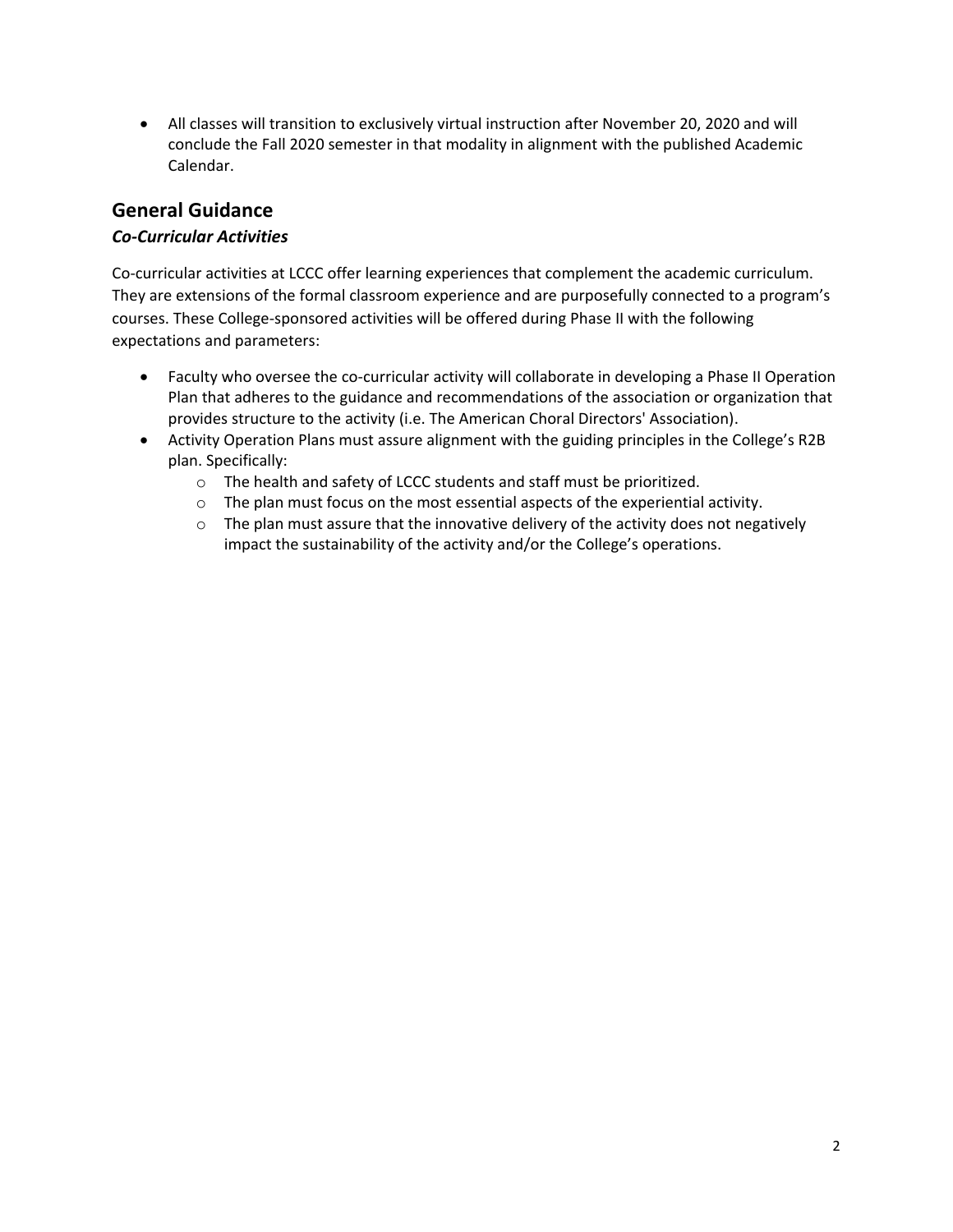# **Co-Curricular Operation Plans**

# *School of Arts & Humanities*

Faculty in the School of Arts & Humanities have developed several co-curricular activities that are associated with classes founded in the school. The activities and the parameters around which they will be delivered in Fall 2020 are detailed below.

## *High Plains Register (HPR)*

- Publication preparations can be completed remotely and have been done successfully since March 2020. All of HPR's platforms are digital/online and cloud-based, so the publication should be able to operate remotely throughout fall semester without disruption to standard procedures.
- Publication timelines are impacted by current resources (available time, students, and staffing) and an off-campus service contract and cannot be accelerated
- Physical copies of HPR are anticipated to be delivered to campus at the end of November, at the earliest.
- It is anticipated that limited on-campus access for up to five students will be needed in late November/early December for a quality control check when the issues arrive from the publisher. This on-campus work would also include preparing a mass mailing of HPR copies.
	- $\circ$  In order to assure all COVID-19 protocols are followed, this work will be separated into individual tasks and time slots so only one person needs to be working in the limited office space at a time.
	- o Student attendance will be recorded via Canvas' RollCall.
	- $\circ$  If students are prohibited from completing this campus work in December, then the HPR adviser could make arrangements to personally complete those tasks. We will collaborate with the publisher and communicate the timeline when it is defined, to the A&H Dean to seek Cabinet approval.

#### *Wingspan*

- Wingspan intends to publish two paper issues per semester and expand the Wingspan Online content.
- Both paper issues will be published before November 20.
- Much can be done virtually to prepare Wingspan paper issues for publication. However, small groups of students will need to come to campus for quality control checks when the issues arrive and to distribute them in campus boxes and Wingspan kiosks.
	- $\circ$  All COVID-19 protocols will be followed during this brief on-campus in-person interaction. Student attendance will be recorded via Canvas' RollCall tool.
- Wingspan has the ability to go fully online for the Fall 2020 semester if COVID-19 circumstances necessitate that they do so. In this case, future paper issues will be canceled and Wingspan will publish content online with similar regularity.

#### *Theatre*

- The performing arts at LCCC are tied to our mission; it is imperative that we stay active and visible in our community.
- The essence of theatre is its live, unmediated nature.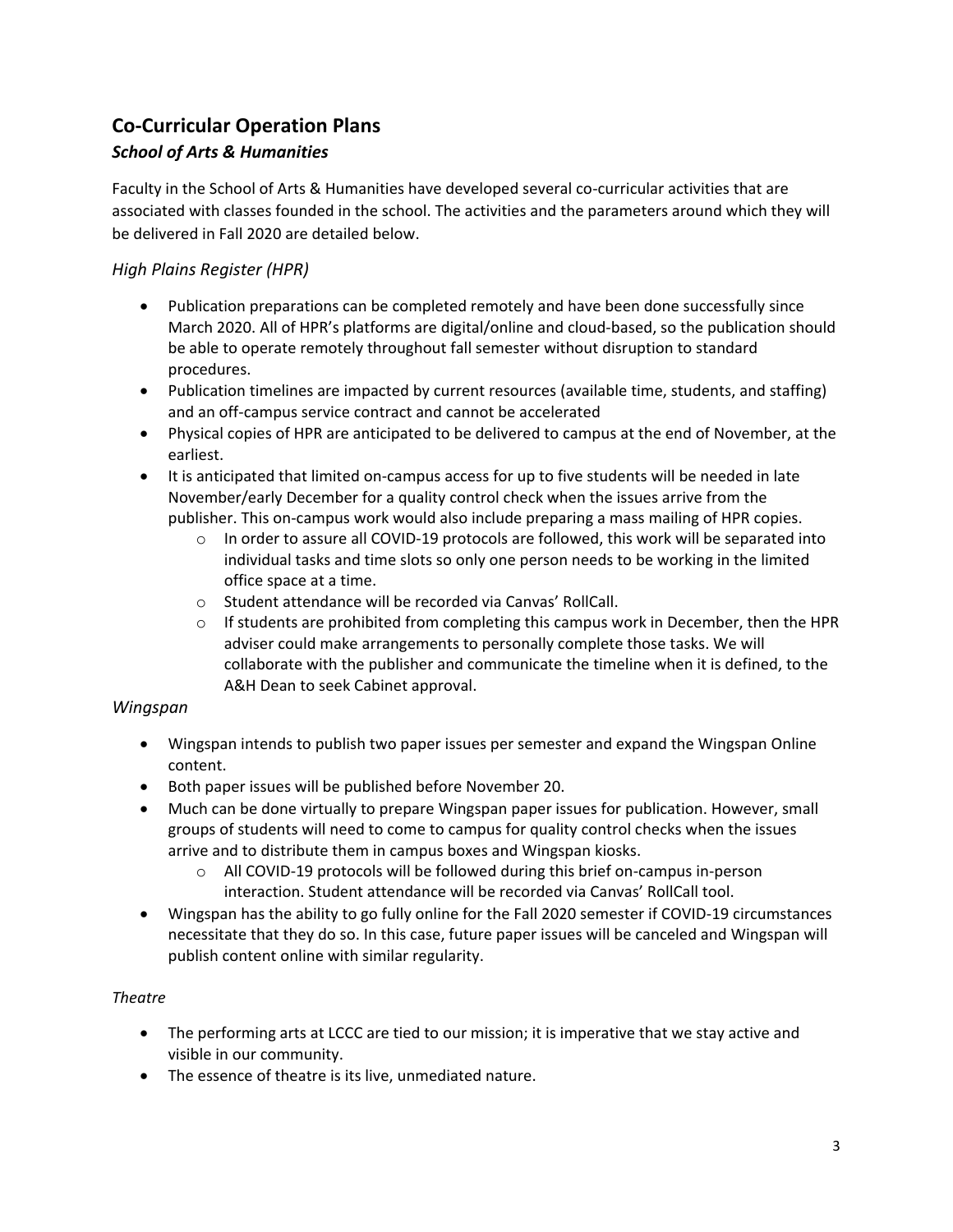- There is no authoritative board or body governing college theater operations because each theatre company and physical building varies widely in design, layout, and level of activity.
- As a result, the delivery of the theatre activities identified below will adhere to the guidelines of the College's R2B plan.

#### • **Shakespeare Monologues**

- $\circ$  In late September-early October a collection of Shakespeare monologues and scenes will be produced and performed.
- o These will be staged in the outdoor amphitheater in McIlvaine Plaza.
- $\circ$  The outdoor environment will make distancing far easier for both audiences and performers.
- $\circ$  The pieces themselves, being shorter and with one or two people, will make rehearsals easier to manage safely.

#### • **One-acts and Monologues**

- o A collection of one-acts and monologues from New York playwright Matt McLachlan will be produced and delivered via live-streaming.
- o These pieces are well-suited to live-streaming or live-to-tape streaming.
- $\circ$  As the largest cast of these pieces is seven actors, they could be rehearsed in The Playhouse with proper precautions and then either live streamed or pre-recorded for streaming.
- $\circ$  Faculty Jason Pasqua has ensured that proper broadcast permissions are granted by the playwright.
- o The production will be live-streamed prior to November 20.

This plan for the Fall 2020 theater productions recognizes the expectation to adhere to COVID-19 protocols and was developed with these additional goals:

- 1. Produce a piece of quality literature that provides LCCC Theatre students and audiences with a meaningful experience.
- 2. Produce a play that ensures the maximum involvement of LCCC Theatre students.
- 3. Produce a play suitable to the performance space and its circumstances.

Should evolving circumstances require that the college go completely virtual, all performances will be streamed either live or live-to-tape.

#### *Vocal Ensembles*

Ensemble participation is a program requirement of all music majors at LCCC. It is also a required element in our transfer articulation with UW. Ensembles are a necessity for the performance experiences of music majors. The operation plans outlined below focus on the responsible delivery of ensemble experiences within the guidelines of the College's R2B Phase II plan.

- Full Ensemble Rehearsals
	- $\circ$  All participants (singers, directors, accompanists) will be required to wear masks and face shields during rehearsals and performances. This is the standard practice for larger regional universities including UNC and CSU. Masks do not greatly impede quality of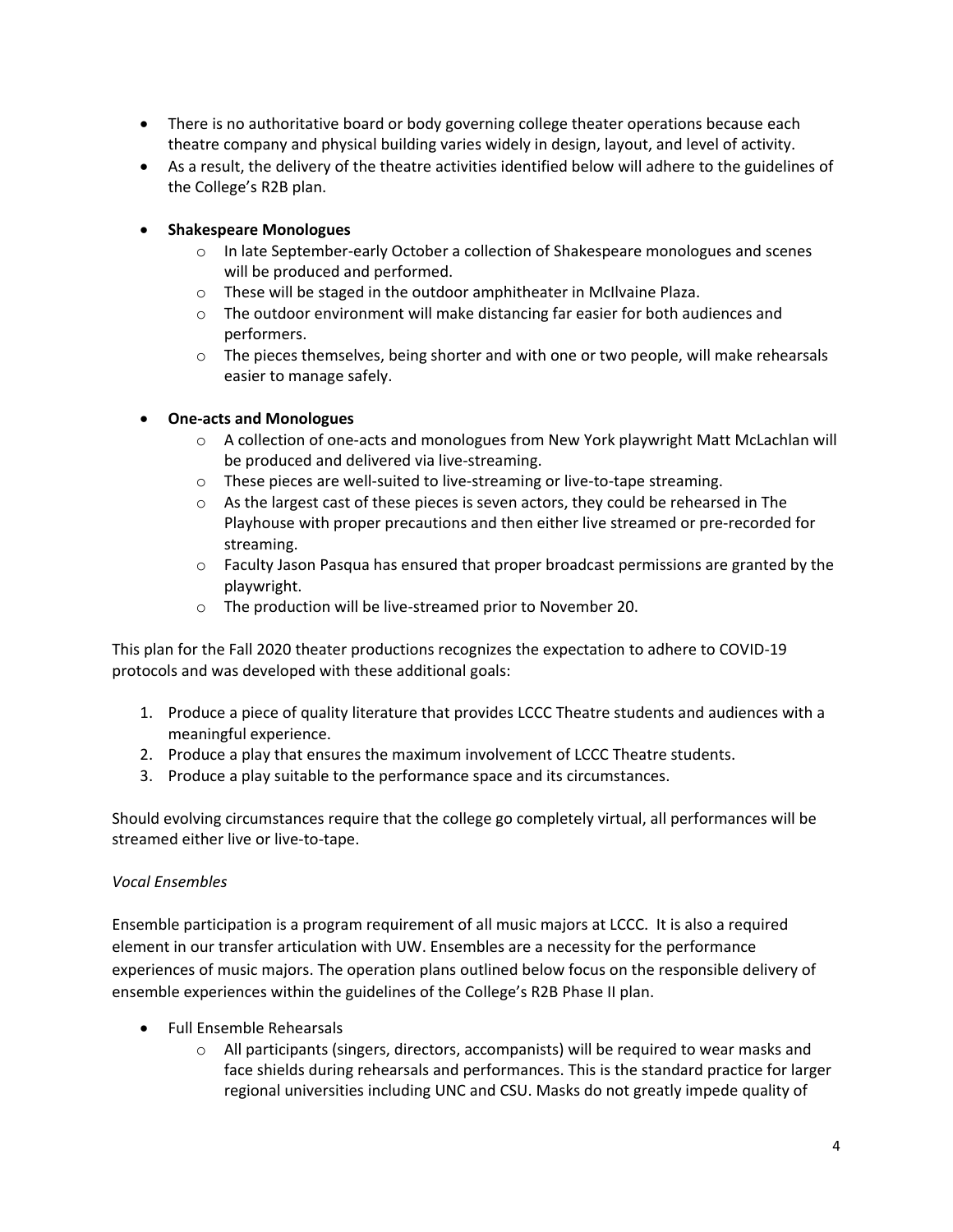sound production and provide a great degree of safety. LCCC Risk Manager Jesse Blair has recommended the addition of shields as an additional precaution.

- o The College's COVID-19 response prevents rehearsal with the full Collegiate Chorale which has attracted 40—50 participants in recent semesters. In order to meet the R2B protocols the following precautions will be taken:
	- A biweekly rotation of participants will be employed to keep numbers below 25 in rehearsals. The division of the choir into two smaller choirs is a temporary measure to ensure safety for the all participants.
	- All rehearsal participants will be distanced at six feet minimum.
	- A 20-minute recess mid-rehearsal will be implemented and all participants will vacate the rehearsal room to allow any aerosols to dissipate. The instructor will ensure that students do not congregate and that social distance is maintained.
	- In performance, the divided choirs will perform separate repertoire and will not come together as a large choir. This will maintain the safety in place during rehearsal and allow for chamber singing experience.
- o Expected size of Cantorei is 10—15 participants including music director and participants. Cantorei will rehearse with masks, shields, and six feet separation as stated above.
- o All rehearsals will be in Fine Arts 139 (Large Rehearsal Space)
	- Collegiate Chorale meets Mondays from 6:30–8:20 pm; students will attend on a biweekly basis.
	- Cantorei meets Tuesdays and Wednesdays from 12:30–1:20pm; students will attend all rehearsals.
- $\circ$  The choral director, singers, and piano accompanist will all wear a mask.
- o Hand sanitizer will be provided.
- $\circ$  The ensemble director(s) will be responsible for overseeing the sanitization of equipment (e.g. risers, stands, chairs, music folders).
- $\circ$  Any individual that is not feeling well per the protocol of LCCC's self-evaluation for COVID-19 will be excused from rehearsal.
- $\circ$  Recordings of rehearsals may be obtained and posted online through Canvas (enrolled students) and a private YouTube page (community Life Enrichment) to keep all musicians up-to-date on preparation and progress.

#### *Instrumental Ensembles*

- Full Ensemble Rehearsals
	- $\circ$  To retain the full consort of musicians performing, safe social distancing guidelines per the studies of the University of Iowa/National Institutes of Health, and the Bamberg Symphony will be followed.
		- String players (e.g. guitarists, violinists) and percussionists can maintain normal social distancing guidelines with masks.
		- Woodwind instruments (oboe, bassoon, clarinet, saxophone) require 10 feet for social distancing.
			- Flute players will be permitted to play with proper shielding (e.g. plexiglass) to prevent spreading of aerosols. Flutists may be asked to participate less often (biweekly or less) due to transmission of aerosols.
	- o Brass instruments require 12—15 feet for social distancing; the spread of aerosols is greater: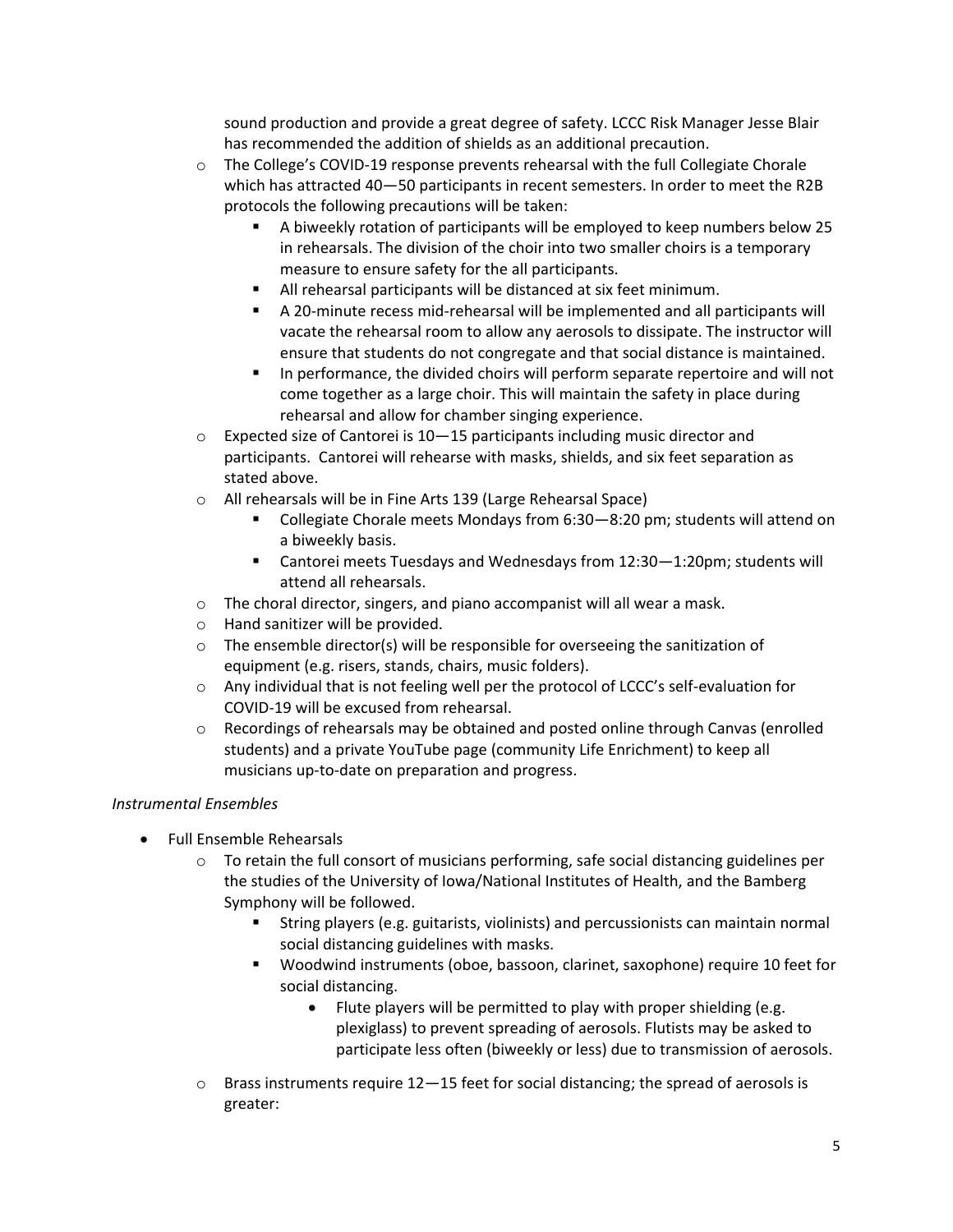- 12 feet for non-forward directional instruments (e.g. horn, euphonium, tuba)
- 15 feet for forward directional instruments (e.g. trumpet, trombone)
- $\circ$  The size of these groups is not likely to exceed the congregational standard of less-than 50 stated in the R2B Phase II plan.
	- Expected size of Wind Ensemble is 30–40, including the ensemble director.
	- Expected size of Jazz Ensemble is 10–15, including ensemble director.
	- Expected size of String Ensemble is 10–20, including ensemble director.
	- **Expected size of Guitar Ensemble is 4–10, including ensemble director.**
- o All ensembles will rehearse in Fine Arts 139 (Large Rehearsal Space).
	- Wind Ensemble meets Tuesdays, 6:30-8:20pm
	- Jazz Ensemble meets Wednesdays, 6:30-8:20pm
	- String Ensemble meets Thursdays, 6:30–8:20pm
	- Guitar Ensemble meets Tuesdays and Thursdays, 1:30—2:55pm
- $\circ$  Ensemble directors will wear masks. Musicians that can wear masks include singers, strings (e.g. guitarists, violinists), and percussionists (e.g. drummers). Wind and brass players cannot wear masks in rehearsal as it impedes their ability to play instruments with correct embouchure.
- o Hand sanitizer will be provided.
- $\circ$  The ensemble director will be responsible for overseeing the sanitization of down stands, chairs, instruments, and equipment used in each rehearsal.
- $\circ$  Any individual that is not feeling well per the protocol of LCCC's self-evaluation for COVID-19 will be excused from rehearsal.
- $\circ$  Recordings of rehearsals may be obtained and posted online through Canvas (enrolled students) and a private YouTube page (community life enrichment) to keep all musicians up-to-date on preparation and progress.

#### *Vocal and Instrumental Performance*

- Open public performance(s) with an online option
	- $\circ$  Attendance on-campus or at venue for a limited live audience; performance will be simultaneously streamed for an at-home audience. (Scheduling of performances will occur in mid-August.)
		- Typical turnout for a live concert has exceeded 300 audience members. In order to adhere to the R2B protocols we will arrange seating to reduce the size of the audience to no more than 75.
		- Sanitation needs for the room would require Custodial Services to clean chairs, doorknobs, and local lavatories before and after dress rehearsals and performances.
	- $\circ$  This would allow more people to view the concert at home in real time and aligns with the R2B Phase II guidance.
	- $\circ$  In the case of COVID-19 circumstances worsening, the option for a live performance entirely streamed and/or pre-recorded will be retained.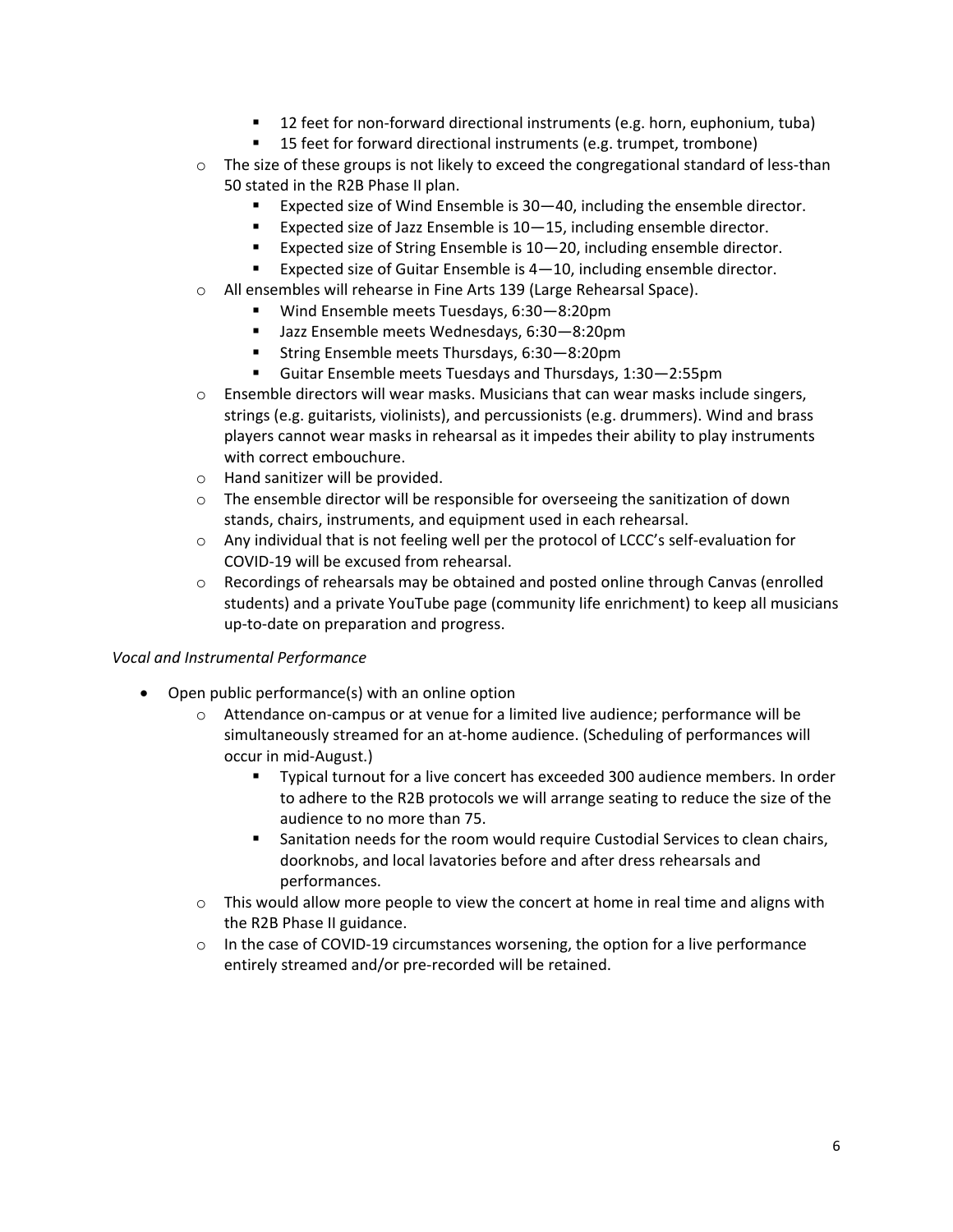# **Co-Curricular Operation Plans**

## *School of Business, Agriculture, & Technical Studies*

The following guidelines were developed with the health and safety of students, faculty, and coaches as the primary concern. This plan provides safe practices and learning opportunities for students while maintaining some degree of momentum and continuity of each activity. Should COVID-19 circumstances force a restricted virtual environment any time after October 1, 2020 activities will be conducted in a completely virtual environment (Horse Judging and Livestock Judging) or will halt operations all together (Equestrian Team, Ranch Horse Team, and Livestock Show Team).

#### *Health and Safety*

All BATS co-curricular teams will adhere to the following:

- Coaches and teams will follow the LCCC R2B Phase II Plan specific to COVID-19 protocols.
- Coaches and teams will follow the guidance of the risk assessment conducted by LCCC's Risk Manager pertaining to facilities and the health and safety of all facility users and all animals on site.
- Coaches will orient all participating students to team-specific protocols to be followed throughout the Fall 2020 semester. This orientation has been a standard procedure for all teams in the past; the addition of COVID-19 protocols will be required in Phase II. Orientations will occur prior to the first day of any activity.
	- $\circ$  Orientation will be conducted virtually for participants in Livestock Judging, Horse Judging, and Livestock Show Team.
	- o On-campus in-person orientation will be held for the participants in Ranch Horse and IHSA Equestrian Team.
- All livestock and all horses will be given dedicated space (stalls, tie rail sections, and pens) where they can be tied, tacked, and handled when not being ridden or shown. Each space will be dedicated to a specified number of animals in order to limit contact.
- Students participating on Ranch Horse or on collegiate Rodeo who bring trailers with tack rooms will be expected to keep their tack in those spaces and tack-up at their trailers prior to all riding.
- Tack room assignments will be prioritized by Colt Training program students, IHSA Equestrian Team participants, and Ranch Horse and collegiate Rodeo participants when tack rooms are not otherwise available (no anticipated need for collegiate Rodeo participants to access the tack room). Only two students at a time will be allowed in the tack room.
- Practice times will be scheduled and strictly adhered to in order to keep teams from interacting.
	- $\circ$  A 30-minute break between times will be built into the schedule to allow for teams to leave and enter without interacting.
	- o No participants will be allowed to hang out at the arena entrances.
	- o Students may not enter the arena and training spaces until their allotted times.
- Cleaning
	- $\circ$  Surfaces cleaned throughout the day by students, the barn manager, and student workers include gates, latches, door handles, handles on pitchforks, grain bins, grain scoops, wheelbarrows, etc.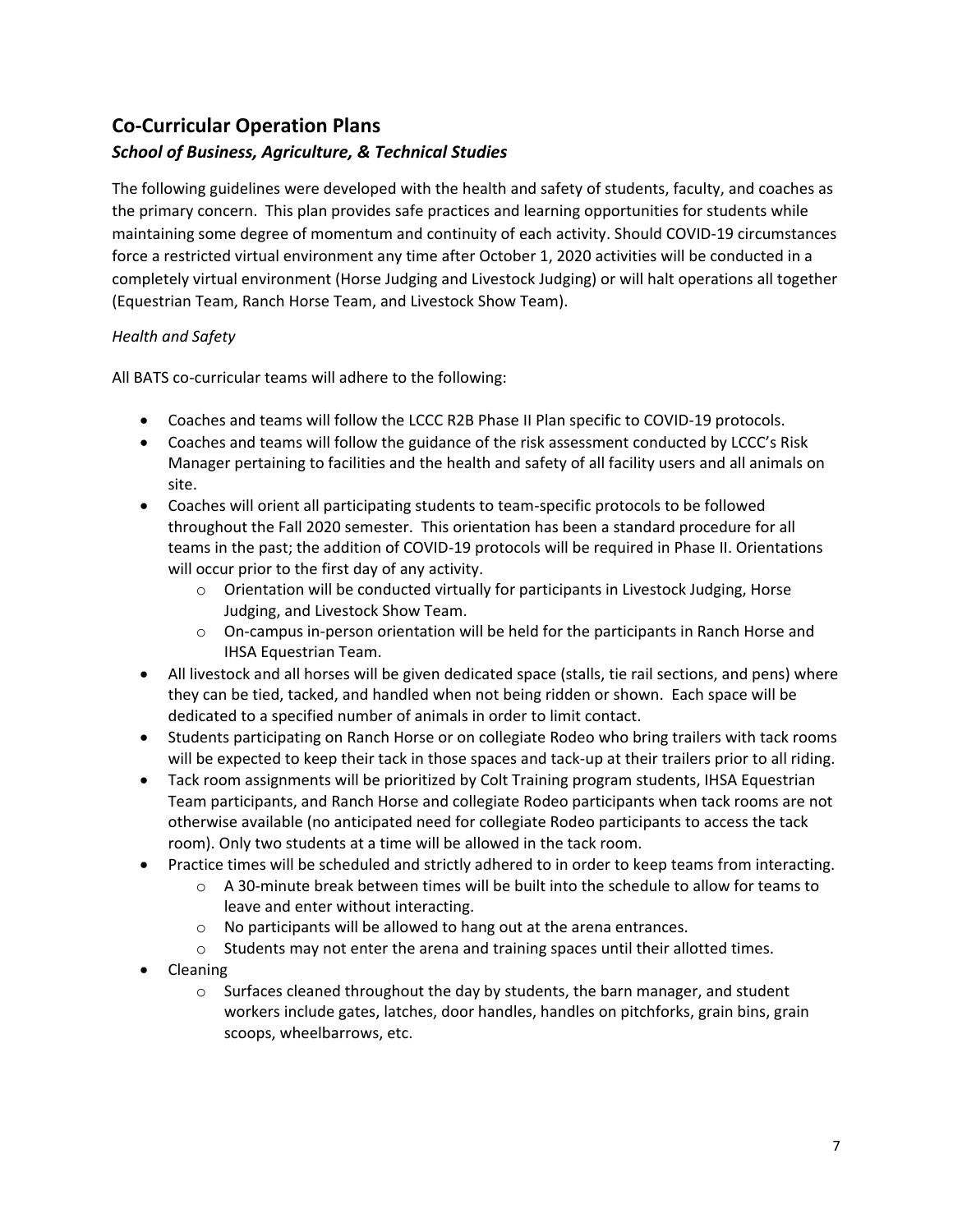- Stall Cleaning and Feeding
	- $\circ$  A strict cleaning and feeding schedule will be adhered to by all participants and allow for 15 minutes between allotted feed times to allow for cleaning and elimination of crosstraffic.
	- $\circ$  Feed crews will be organized by familial units and limited to a number that allows for 6 feet of separation at all times.
- Masks and Personal Hygiene
	- o Masks will be required in any spaces where 6 feet of separation cannot be maintained at all times.
	- $\circ$  Hand sanitation stations have already been installed throughout the facility.
	- $\circ$  Signage will be hung throughout the ag and equine facilities to remind students of social distancing and hand washing. All signage will be provided by Public Relations.
- Visitors and spectators will be allowed under the following conditions:
	- $\circ$  They are a prospective student intending to enroll within the next two years; or,
	- o They are members of a current student's immediate family.
	- $\circ$  All visitors and spectators must wear a mask and be socially distanced from current students.
- Travel (the only activity with anticipated Phase II travel is Livestock Judging)
	- $\circ$  Travel will be limited to a select number of students representing the College at each event. Priority will be given to those students whose eligibility will be completed this year with no opportunity to make it up.
	- $\circ$  Two students per room in a hotel (rather than four) for any overnight travel. Housing will be assigned per familial units.
	- o Masks will be required while traveling in vehicles and airplanes where social distancing is impossible.
	- $\circ$  Teams will buy groceries and prepare meals or drive through restaurants for dining on the road rather than eating out at various restaurants. All meals will be taken as carry out and eaten in spaces where social distancing can be maintained.
- Should circumstances regarding the COVID-19 pandemic warrant a closing of on-campus operations, the Athletic Director and Rodeo Coach will collaborate with the Dean of BATS, the Barn Manager, and the Agriculture and Equine Program Director to determine the care and/or removal of all animals on site.

#### *Horse Judging*

- The Horse Judging Team participates under the National Horse Judging Team Coaches Association (NHJTCA).
- The 15 students on this team include freshmen and sophomores, men and women and they compete as individuals and as a team.
- Routinely, the team travels only 4-6 members (usually sophomores) to the national contests at the AQHA Congress, AQHA World Show (cancelled as of 07.27.20), the APHA World Show and the NRHA Reining Horse Futurity.
- There are no travel-dependent competitions scheduled for this activity during Phase II.
- The team intends to practice regularly as scheduled and as can be conducted within the safety parameters defined for all BATS activities.
- This team will continue to practice in the virtual environment should the on-campus in-person schedule be undeliverable due to COVID-19.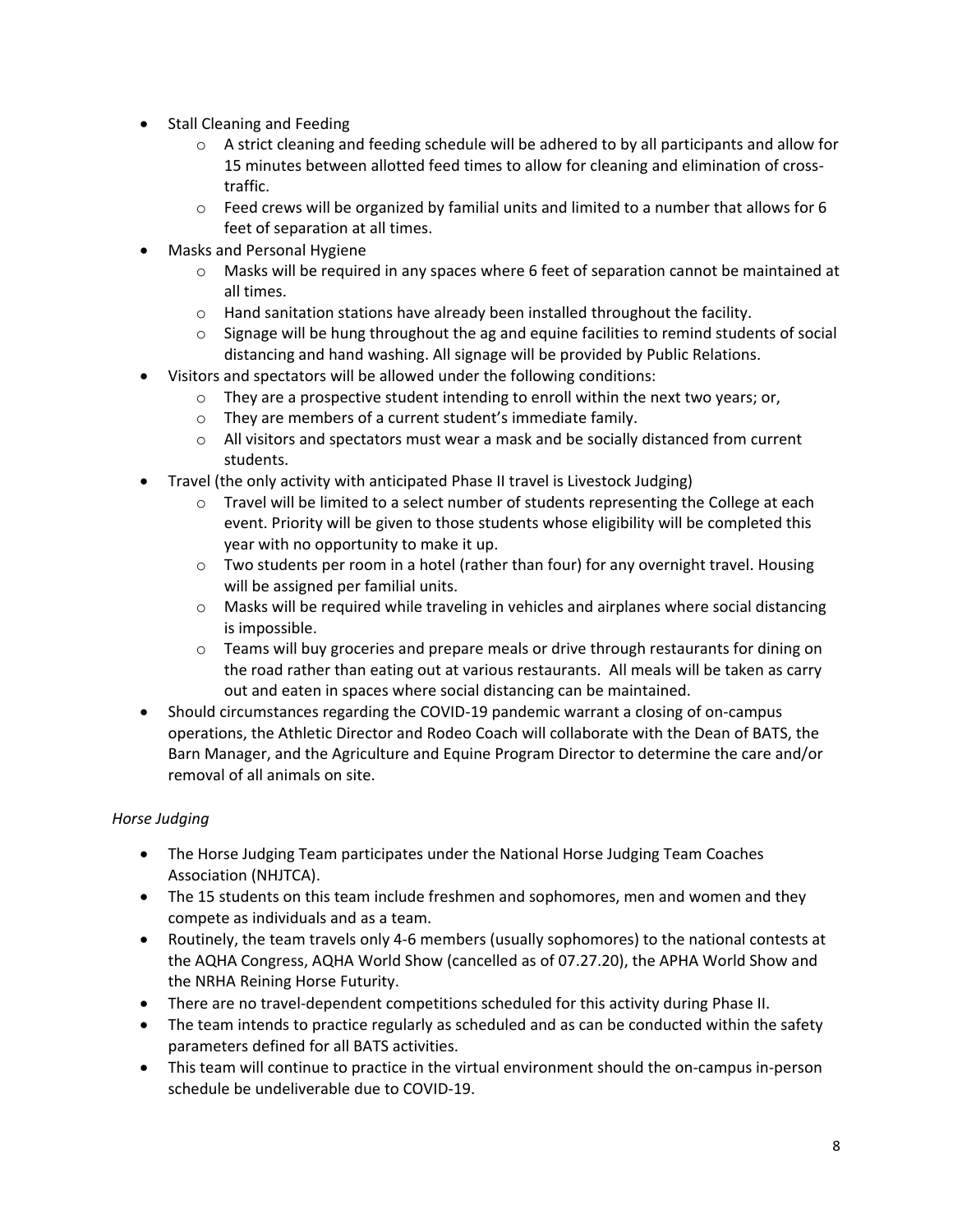#### *IHSA Equestrian Team*

- The Equestrian Team competes under the Intercollegiate Horse Show Association (IHSA).
- The 21 students on this team include freshmen and sophomores, men and women, and they ride both English (hunt) and Western.
- The riders compete in five shows per discipline, per year, in order to qualify for individual and team points.
- For sophomores, this year is a use-it-or-lose-it opportunity to earn points. These riders will have priority on any shows, virtual and on-ground, that could result in points and the opportunity to compete regionally or nationally.
- If circumstances related to COVID-19 force our return to virtual operations, this team will stop practice and will not attend any virtual shows. These participants do not ride their own horses and the College cannot provide horses in a virtual environment.
- The team would move to virtual riding assessment, lessons, and videos as well as at home workouts to remain in shape and prepare for returning to riding in Phase III.

#### *Ranch Horse Team*

- The LCCC Ranch Horse Team is a part of the Stock Horse of Texas (SHoT) Association.
- The 25 students on this team bring their own horses to campus to ride.
- Team members include freshmen and sophomores, men and women.
- College students competing in SHoT have 8 semesters or 5 years of eligibility, whichever comes first.
- If circumstances related to COVID-19 force our return to virtual operations, all practices and virtual competitions will stop.
- If students are living at home and are able, they will be asked to take their horses off College property until further notice.
- Students living in a Residence Hall or with minimal options to move horses, will work with the LCCC Barn Manager, Ranch Horse Team Coach, and Ag and Equine Program Director to develop a safe plan for horse care during this quarantine.

#### *Livestock Judging*

- The Livestock Judging Team participates under the National Intercollegiate Livestock Judging Association (NILJA).
- The 16 students on this team include freshmen and sophomores, men and women, and they compete as individuals and as a team.
- The team determines student travel opportunities based on an event's purpose (practice versus contests).
	- o Freshmen will need to go to more local facilities for practice.
	- o National contests are generally reserved for sophomores.
- The single year of eligibility for these participants usually starts in January and ends in December (typically the second and third semesters at LCCC). This means the opportunities for competition throughout the year vary between practice (students in first semester and sophomores finishing their eligibility) and "official" judging contests (generally, students in second and third semesters).
- Anticipated Livestock Judging Team Travel during Phase II: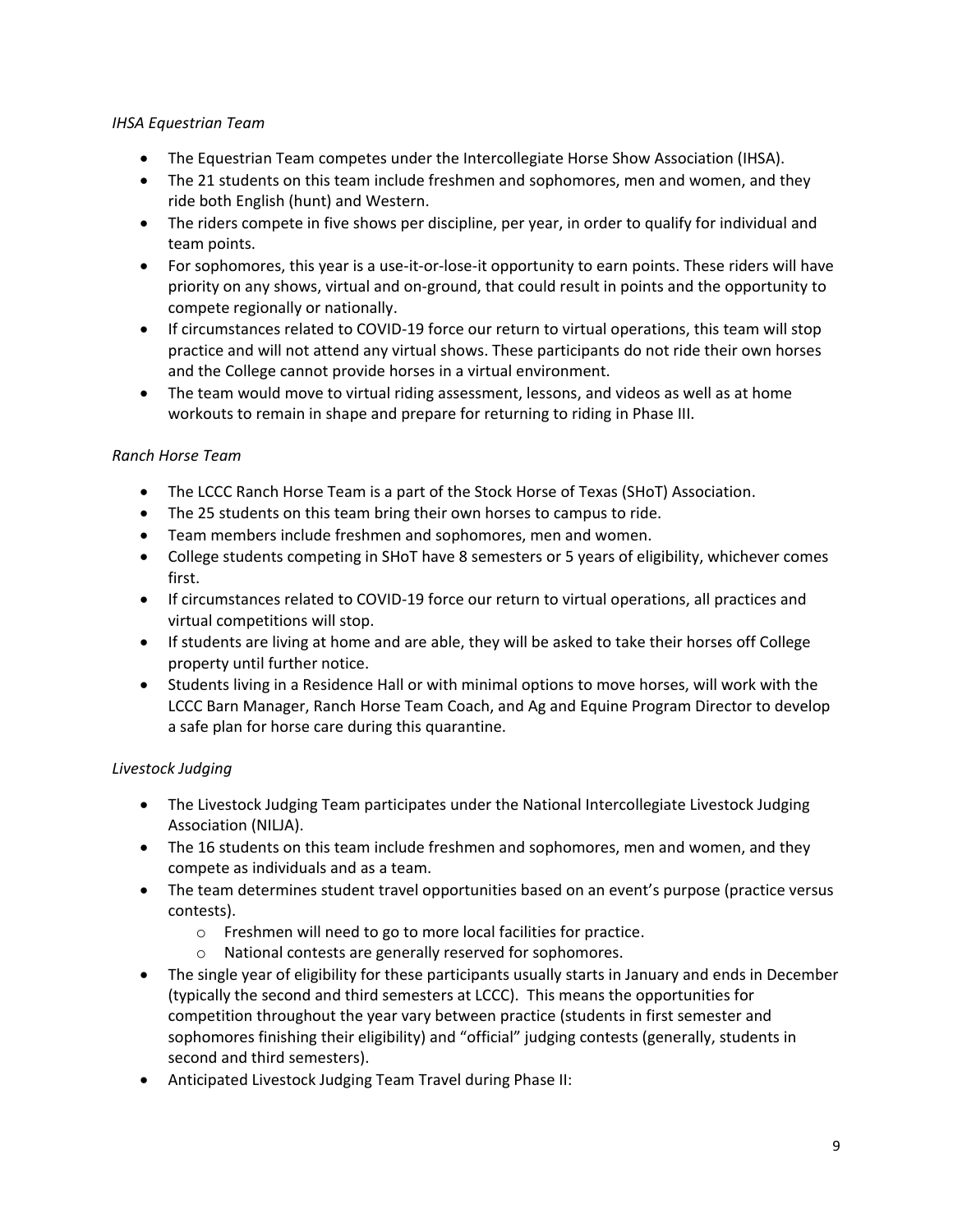| <b>Date</b>      | Event/Type                   | Location         | <b>Students and</b> | <b>Travel Mode</b>  |
|------------------|------------------------------|------------------|---------------------|---------------------|
|                  |                              |                  | #s                  |                     |
| September        | Practice                     | Casper, WY       | All,                | <b>College Vans</b> |
| (date TBD)       |                              |                  | 12-15 total         |                     |
| September 9-14   | <b>CPSA</b> (National Barrow | Des Moines, IA   | Sophomores,         | <b>College Vans</b> |
|                  | Show) (contest)              |                  | 5-6 total           |                     |
| September 25-28  | Aksarben Stock Show          | Grand Island, NE | All,                | <b>College Vans</b> |
|                  | (contest)                    |                  | 12-15 total         |                     |
| October 14-21    | American Royal               | Kansas City, KS  | Sophomores,         | <b>College Vans</b> |
|                  | (contest)                    |                  | 5-6 total           |                     |
| ^November 10 -16 | <b>NAILE</b>                 | Louisville, KY   | Sophomores,         | Fly                 |
|                  | (contest)                    |                  | 5-6 total           |                     |

^The NAILE has been cancelled for all junior college teams. While the organization is pursuing other opportunities for Livestock Judging teams, this alternative has not been confirmed.

• If circumstances related to COVID-19 force our return to virtual operations, this team would continue to practice in a virtual environment.

#### *Livestock Show Team*

- The Livestock Show Team does not participate under a given authority, rather in livestock competition classes at national livestock shows.
- Standard competition opportunities include the Northern International Livestock Expo, Arizona National Livestock Judging Contest, and the Denver National Western Stock Show.
- The team will participate based on the national show protocols in combination with LCCC R2B planning for Phase III; there are no competitions occurring in Phase II.
- The 18 team members (men and women) work with local producers to select, train, fit and show livestock (currently cattle) at national contests. This team is unique to LCCC and not found at any other Wyoming college or the University of Wyoming.
- If circumstances related to COVID-19 force our return to virtual operations the cattle will need to be cared for. They will remain at the producer's facility.
	- o The LCCC activity coach will work with the producer to continue fitting and preparing livestock for competition in January 2021.
	- $\circ$  This will allow us to maintain our commitment to provide resources (students) to ensure livestock are prepared and shown at the national contest.
	- o Students will be asked to continue fitting livestock based on revised safety protocols and a structured schedule that allows for social distancing.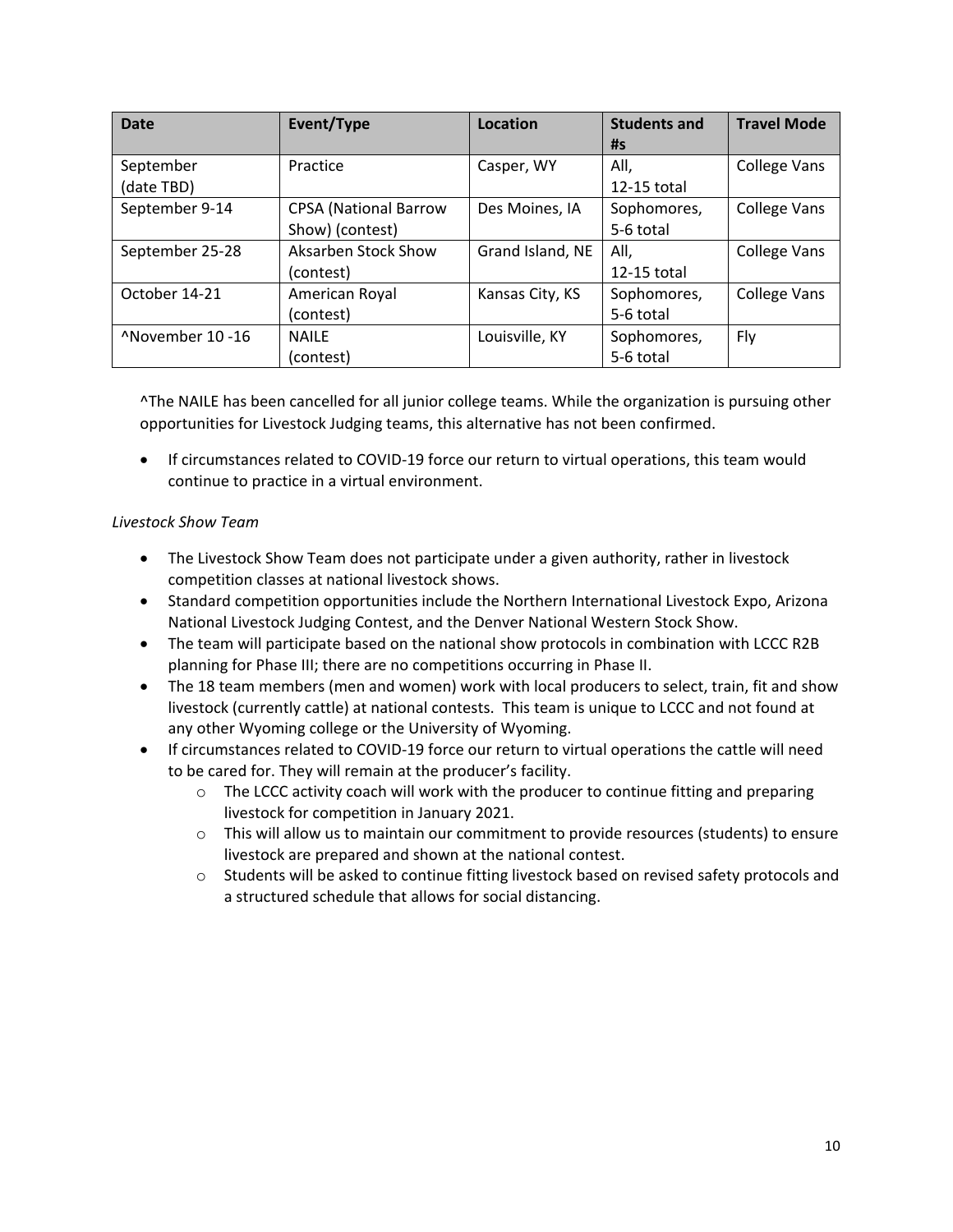# <span id="page-10-0"></span>**MEMORANDUM**

| Date: | June 22, 2020                                                                       |                                                                                  |
|-------|-------------------------------------------------------------------------------------|----------------------------------------------------------------------------------|
| To:   | Members, Academic Leadership Team                                                   | <b>LARAMIE COUNTY</b><br><b>COMMUNITY COLLEGE</b><br>Chevenne   Laramie   Online |
| From: | Dr. Kari Brown-Herbst<br>Interim Vice President, Academic Affairs Kari Brown-Herbst |                                                                                  |
| CC:   | President Joe Schaffer                                                              |                                                                                  |
| Re:   | Fall 2020 Phase II planning, Academic Affairs                                       |                                                                                  |
|       |                                                                                     |                                                                                  |

Academic Affairs will continue to support the objectives of the College's phased Return to Business (R2B) planning as we collaborate in shaping the institution's response to the COVID-19 pandemic. We must reconsider the activities and classes that were planned pre-COVID, to design the delivery of a Fall 2020 semester that adheres to the public health and safety guidelines at the State and local levels. The guidance that follows will assist in making Fall 2020 revisions across Academic Affairs.

# **Assumptions**

- Prior to the COVID-19 pandemic Academic Affairs planned a Fall 2020 schedule that aligned with the comprehensive curricular revisions resulting from our participation in the Guided Pathways 2.0 initiative.
- It is incumbent on Academic Affairs to revise the academic programming it has planned in the least disruptive manner possible while still adhering to the College's guidance on protocols regarding COVID-19.
- Instructional modalities for all courses will be defined institutionally for consistent communication; modalities for all instruction will be based upon the original Fall 2020 schedule and are outlined below.
- While instructional modalities will change in most instances, Fall 2020 Schedule changes will not occur; the 2020-2021 Academic Calendar will remain unchanged.
	- $\circ$  All classes will be designed as "flexible" with plans to transition to exclusively virtual instruction should circumstances related to the pandemic dictate that action. This transition will occur at the direction of President's Cabinet.
	- o All classes will transition to exclusively virtual instruction after November 20, 2020 and will conclude the Fall 2020 semester in that modality in alignment with the published Academic Calendar.
- College procedure defining enrollment management practices will dictate course offerings at all locations.
- All online sections will be scheduled through the academic school offices as is current practice.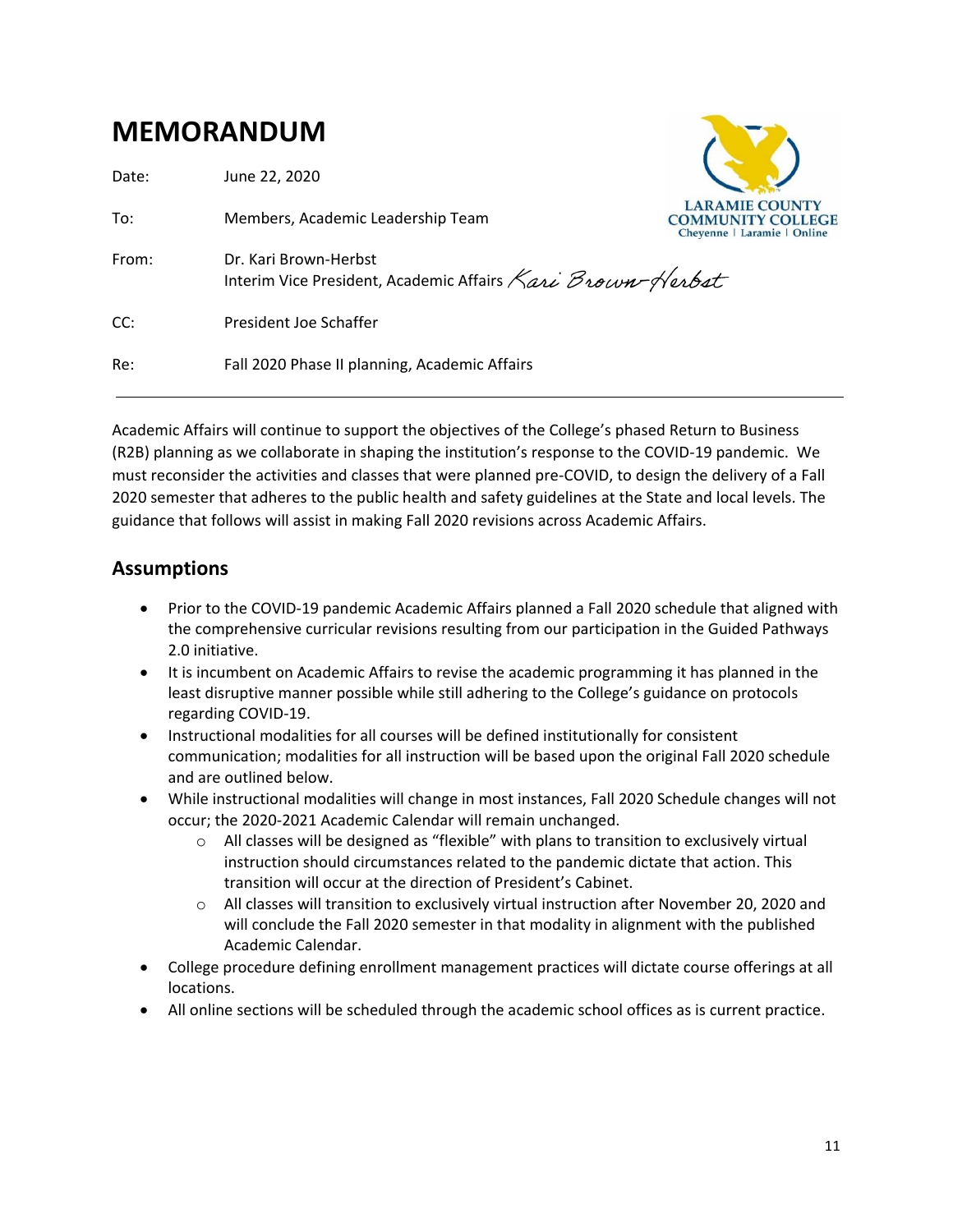# **Current Configuration | Fall 2020**

|                   | FA 2020 Sections per Delivery (06.05.20) |     |             |            |            |     |             |              |
|-------------------|------------------------------------------|-----|-------------|------------|------------|-----|-------------|--------------|
|                   | ACC                                      | A&H | <b>BATS</b> | <b>ELC</b> | <b>HSW</b> | M&S | <b>WAFB</b> | <b>TOTAL</b> |
| Face-to-Face      | 45                                       | 192 | 117         | 2          | 70         | 121 | 7           | 554          |
| Hybrid            | 24                                       | 4   | 17          |            | 12         | 10  | 1           | 68           |
| Online            |                                          | 18  | 37          |            | 32         | 80  |             | 167          |
| Web               |                                          |     |             |            | 7          | 4   |             | 11           |
| Independent Study | 1                                        |     | 1           |            |            | 3   |             | 5            |
| <b>TOTAL</b>      | 70                                       | 214 | 172         | 2          | 121        | 218 | 8           | 805          |

All NET sections are attributed to an academic school.

The table above categorizes all classes currently scheduled in the Fall 2020 semester. In recognition of our response to COVID-19 and our determination that we need to limit our on-campus population at all locations we need to recharacterize the majority of our scheduled classes per the parameters outlined below.

# **Instructional Modalities, Phase II COVID-19 Response | Fall 2020**

#### General Parameters for Class Conversion

- Classes currently scheduled as Face-to-Face will be recharacterized as either Face-to-Face or Online Synchronous unless the original location is identified as ACC. Classes currently scheduled as Face-to-Face on the Albany County Campus will all be recharacterized as Hybrid.
- Classes currently scheduled as Hybrid will remain characterized as Hybrid provided:
	- $\circ$  The class is in a discipline identified as needing some component of on-campus, inperson instruction; or
	- o The class is scheduled at the ACC; or
	- $\circ$  The class has been identified by Academic Leadership as a high-demand General Education course for a significant number of students in more than one pathway. Each academic school and the ACC will collaborate to schedule *2-3* sections of the most important gateway courses in a Hybrid format.
	- $\circ$  All currently scheduled Hybrid classes that do not meet any of the above criteria will be characterized as Online Synchronous.
- Classes currently scheduled as Online will remain unchanged. Currently scheduled Independent Study sections will be delivered Online.
- Classes currently scheduled as Web will be delivered as planned, with all students attending synchronously in a virtual environment.

#### Definitions and Considerations

#### Face-to-face instruction

Instructional delivery through exclusively on-campus, in-person class meetings at one of the LCCC campuses as originally defined in the Fall 2020 schedule.

- Per Academic Leadership face-to-face instruction is reserved for:
	- o Colt training class (BATS)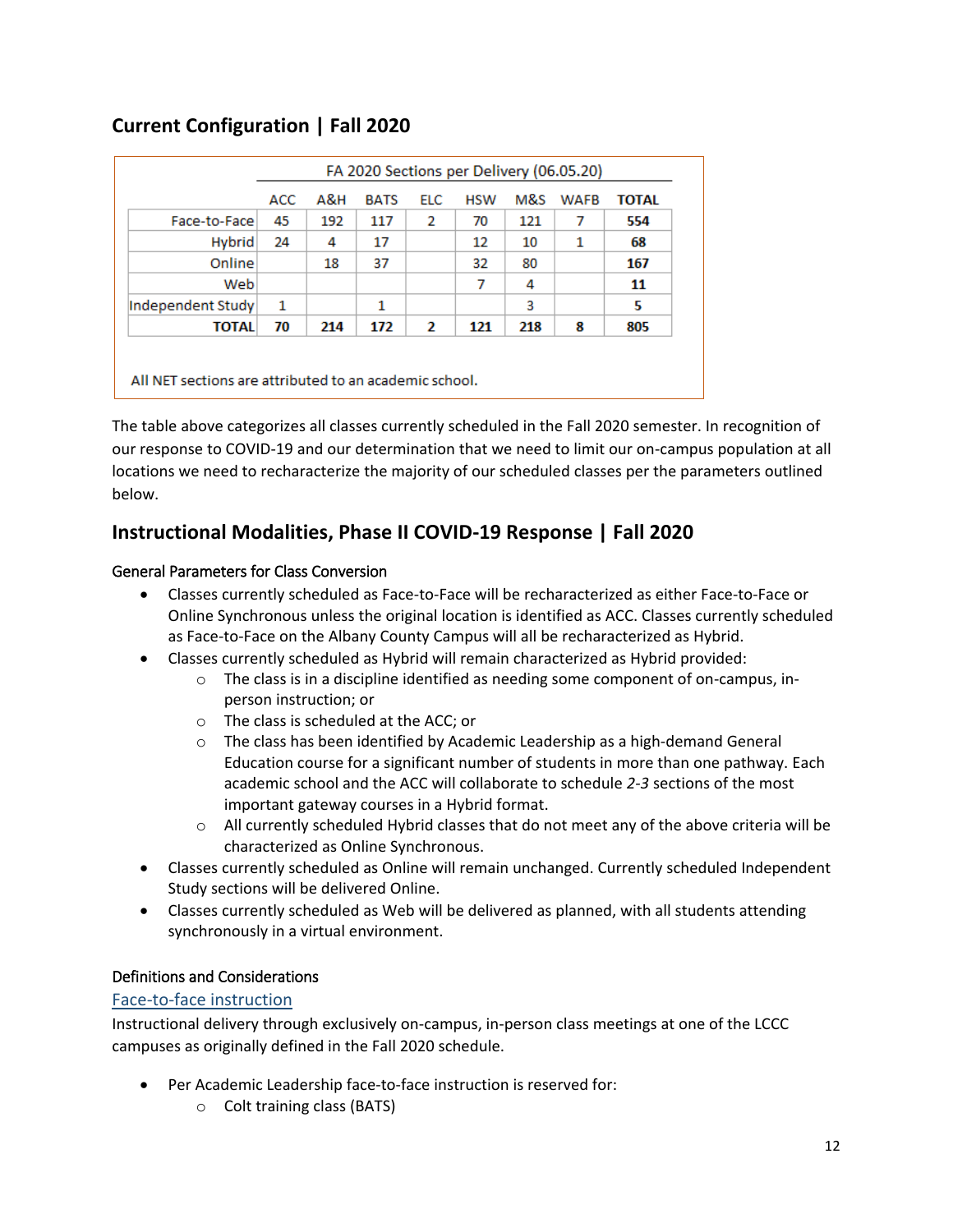- o *Some* clinical and/or preceptorship classes as required by external accreditation (HSW)
- o Non-credit instruction in CPR/First Aid, CDL, Fiber Optics, OSHA (OWD)
- Delivery plans must:
	- $\circ$  identify how all COVID-19 protocols will be followed when meeting on-campus inperson,
	- $\circ$  allocate instructional spaces per institutionally defined social distancing protocol (approximately ½ capacity unless seating is fixed),
	- o meet in-person as is currently scheduled, and
	- $\circ$  identify an option to change to virtual instruction should circumstances warrant.

#### Hybrid instruction

Instructional delivery that includes some element of on-campus, in-person class meetings at one of the LCCC campuses combined with an element of virtual instruction.

- Per Academic Leadership Hybrid instruction is reserved for specific classes in the following disciplines:
	- $\circ$  High-demand General Education courses as defined by Pathways' program maps
	- o Art, Music, Theater, English co-req only (A&H)
	- o Agriculture, CIS, Equine, all Trades (BATS)
	- o Dental Hygiene, EMS, Exercise Science, Nursing, PTA, Radiography, Sonography, Surgical Technology (HSW)
	- o Math co-req only, *some* Sciences (M&S)
	- o Non-credit instruction in Backflow, CCMA, CDL, Fiber Optics, Manufacturing, Phlebotomy, Pharmacy Technician, Plumbing, some portions of *some* Life Enrichment (OWD)
	- o ACES components (OWD)
- All classes currently scheduled at ACC will be delivered as Hybrid.
- Delivery plans must:
	- $\circ$  identify how all COVID-19 protocol will be followed when meeting on-campus in-person,
	- $\circ$  allocate instructional spaces per institutionally defined social distancing protocol (approximately ½ unless seating is fixed),
	- o meet on-campus, in-person to maintain the currently scheduled face-to-face component, and
	- $\circ$  identify an option to change to virtual instruction should circumstances warrant.

#### Online Instruction

- Online Asynchronous: Instructional delivery where all instruction and engagement occur asynchronously. No scheduled and required class meetings exist. This will define all currently scheduled online courses.
- Online Synchronous: Instructional delivery where all previously scheduled on-campus, in-person meetings are delivered virtually and consistent with the schedule in the current Fall 2020 schedule.

Per Academic Leadership Online Synchronous instruction is reserved for:

o All currently scheduled face-to-face classes.